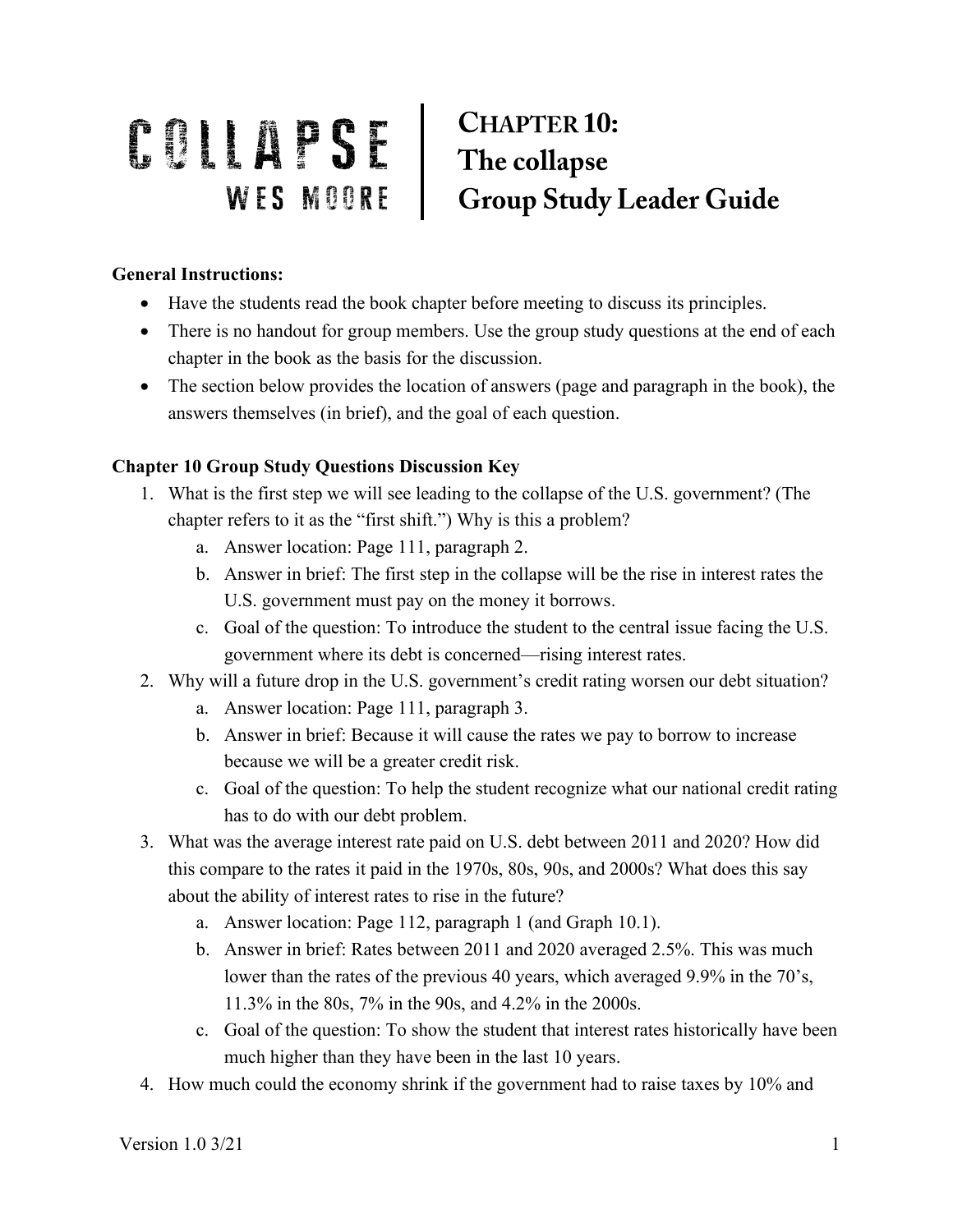cut spending by 10% at the same time? How does this compare to the amount the economy dropped during the Great Recession?

- a. Answer location: Page 113, paragraph 3 through page 114, paragraph 1 (plus Graph 10.2 on page 114).
- b. Answer in brief: A 10% tax increase/spending cut plan would reduce the economy by 5-6.5%. The economy only slowed 4.3% during the Great Recession.
- c. Goal of the question: To show the student that drastic tax increase/spending cut plans are not viable ways to address a budget shortfall due to increased interest payments.
- 5. According to the chapter, when does the "death spiral" begin for the U.S. government? Explain why this is so.
	- a. Answer location: Page 114, paragraph 2.
	- b. Answer in brief: The death spiral begins when the government can't borrow to cover its spending needs anymore, and because its debt payments are so high, no matter what it does, things only get worse.
	- c. Goal of the question: To help the student see that, if something isn't done about the debt problem, at some point, it will be too late to fix it.
- 6. Summarize what happened to Greece following the Great Recession. How does this relate to what might happen to the U.S.?
	- a. Answer location: Page 115, paragraph 1 through page 116, paragraph 2.
	- b. Answer in brief: The Greek government spent too much money, ran too many deficits, and borrowed too much from foreign lenders. When things were good, they were able to skate by. But when the economy slowed down, lenders would no longer loan them money at a rate they could afford. They lost access to a big portion of their budget (the borrowed money) and could no longer make payments on their debt. In the end, they had to make massive cuts in spending and accept a rescue package from foreign governments to survive.
	- c. Goal of the question: To give the student an example of an actual occurrence of the kind of debt problem the U.S. is facing.
- 7. Why is it unlikely other nations will bail us out if our government collapses?
	- a. Answer location: Page 117, paragraph 1.
	- b. Answer in brief: Virtually all other nations depend on the U.S. for their financial and economic prosperity. When the U.S. falls in such a catastrophic fashion, the whole world will be pulled into a devastating depression with it. There simply will be no one capable of bailing us out. And remember, we are the largest economy in the world by far; it would take a massive amount of money to keep us from going under. Smaller nations, especially during a global depression, will not